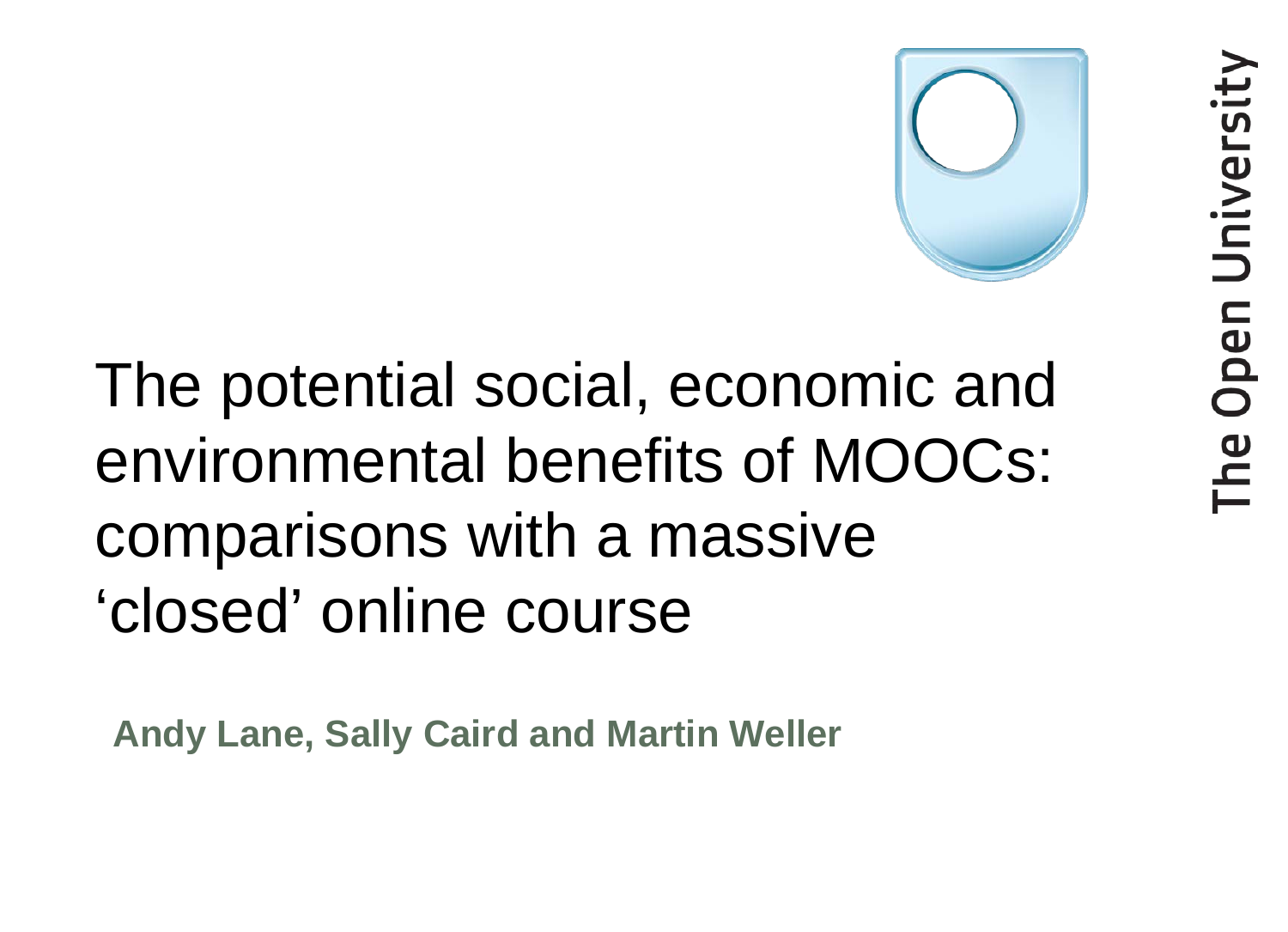

## Social and economic objectives: widening participation in higher education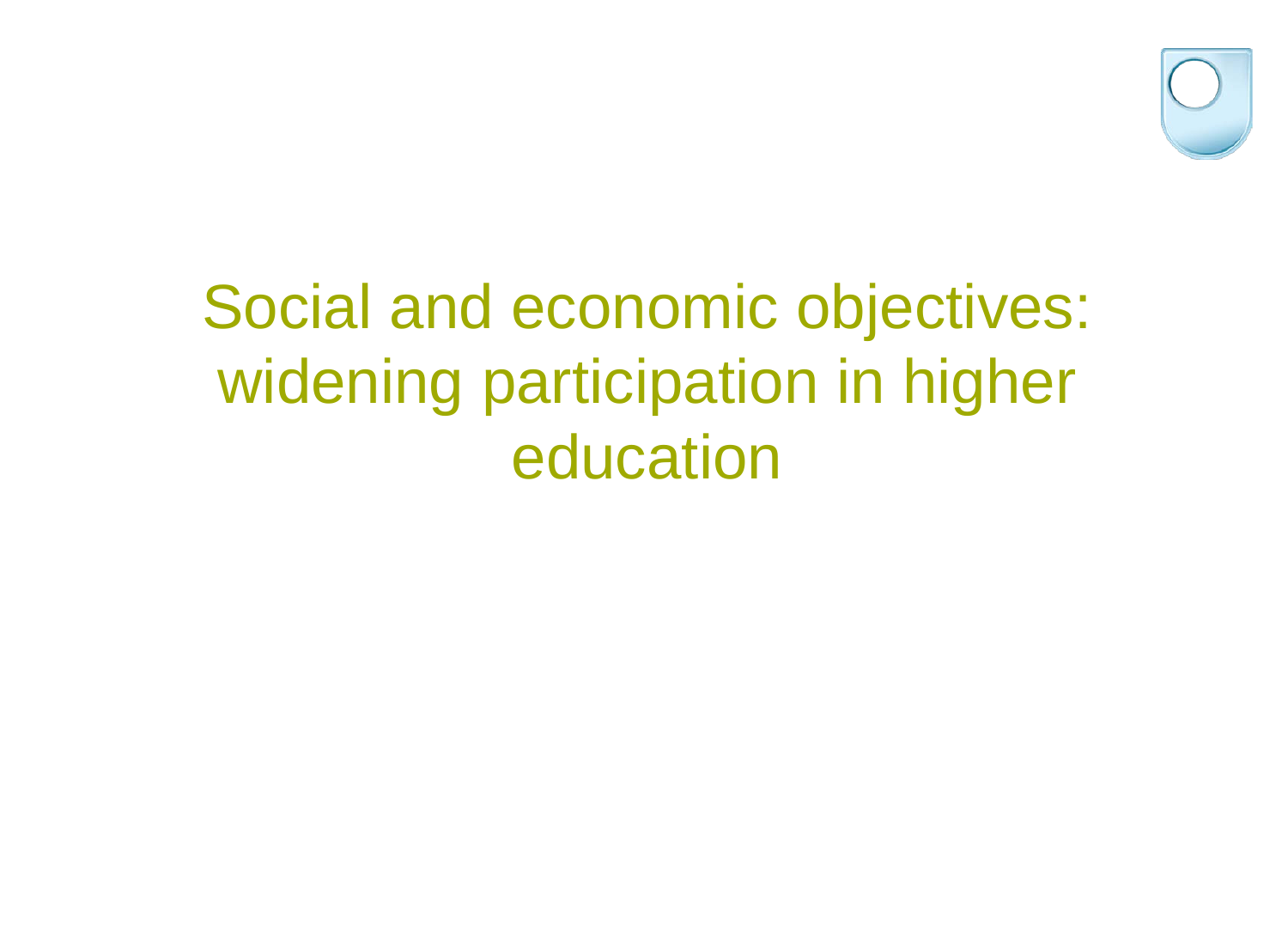

#### HE policy on widening access

*Higher levels of educational attainment are strongly associated with higher employment rates and are perceived as a gateway to better labour opportunities and earnings premiums. Individuals have strong incentives to pursue more education, and governments have incentives to build on the skills of the population through education, particularly as national economies continue to shift from mass production to knowledge economies. (OECD, 2013, p28)*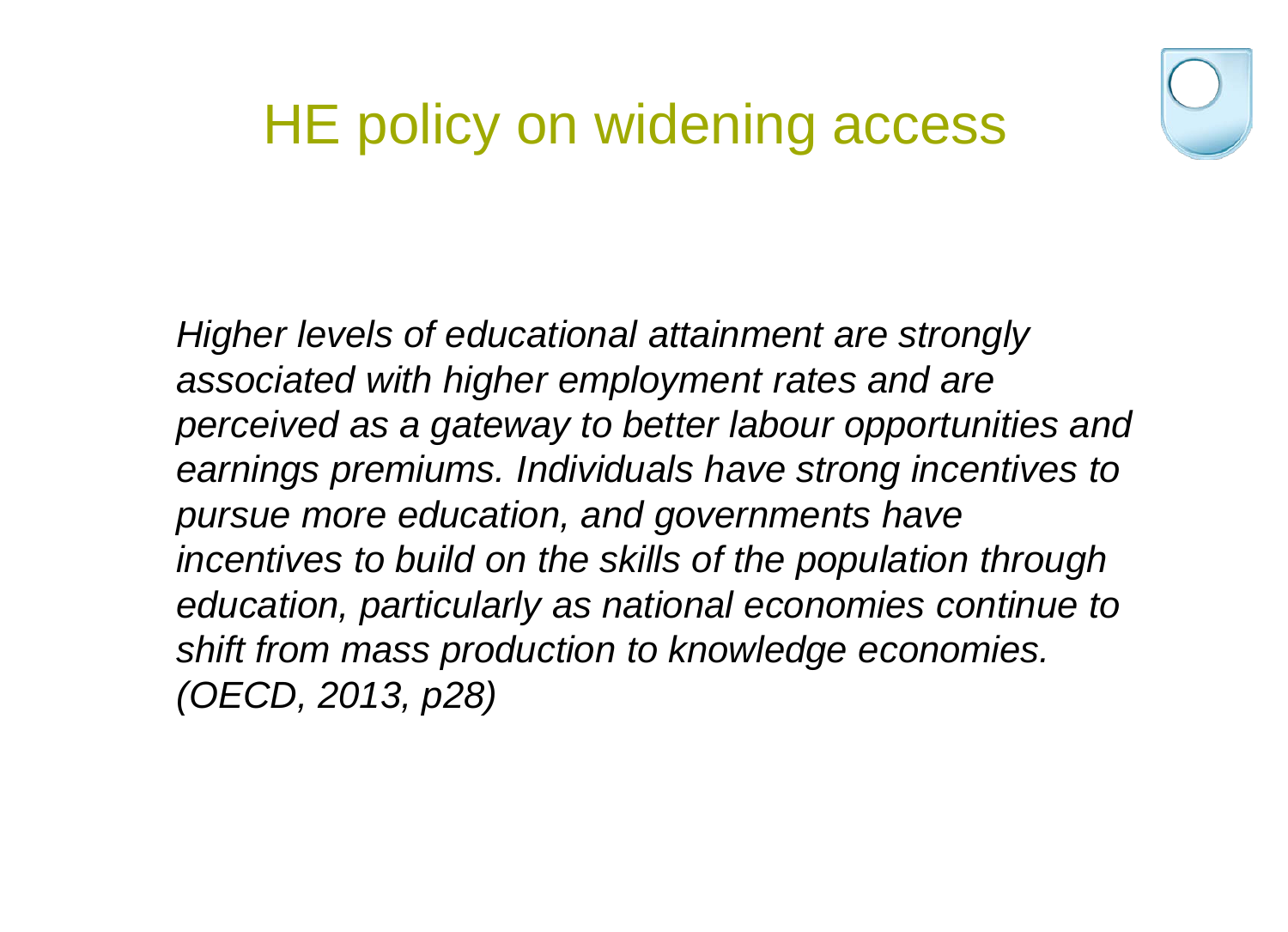

#### Widening access conceptual framework

Whether from the perspective of the learner or a higher education institution it is possible to consider the availability, accessibility, affordability and acceptability of educational provision and educational resources including MOOCs. A large number of social, economic, cultural and psychological factors or barriers influence how many and, what type of people participate and what achievements they gain. (OER-HE report WP1)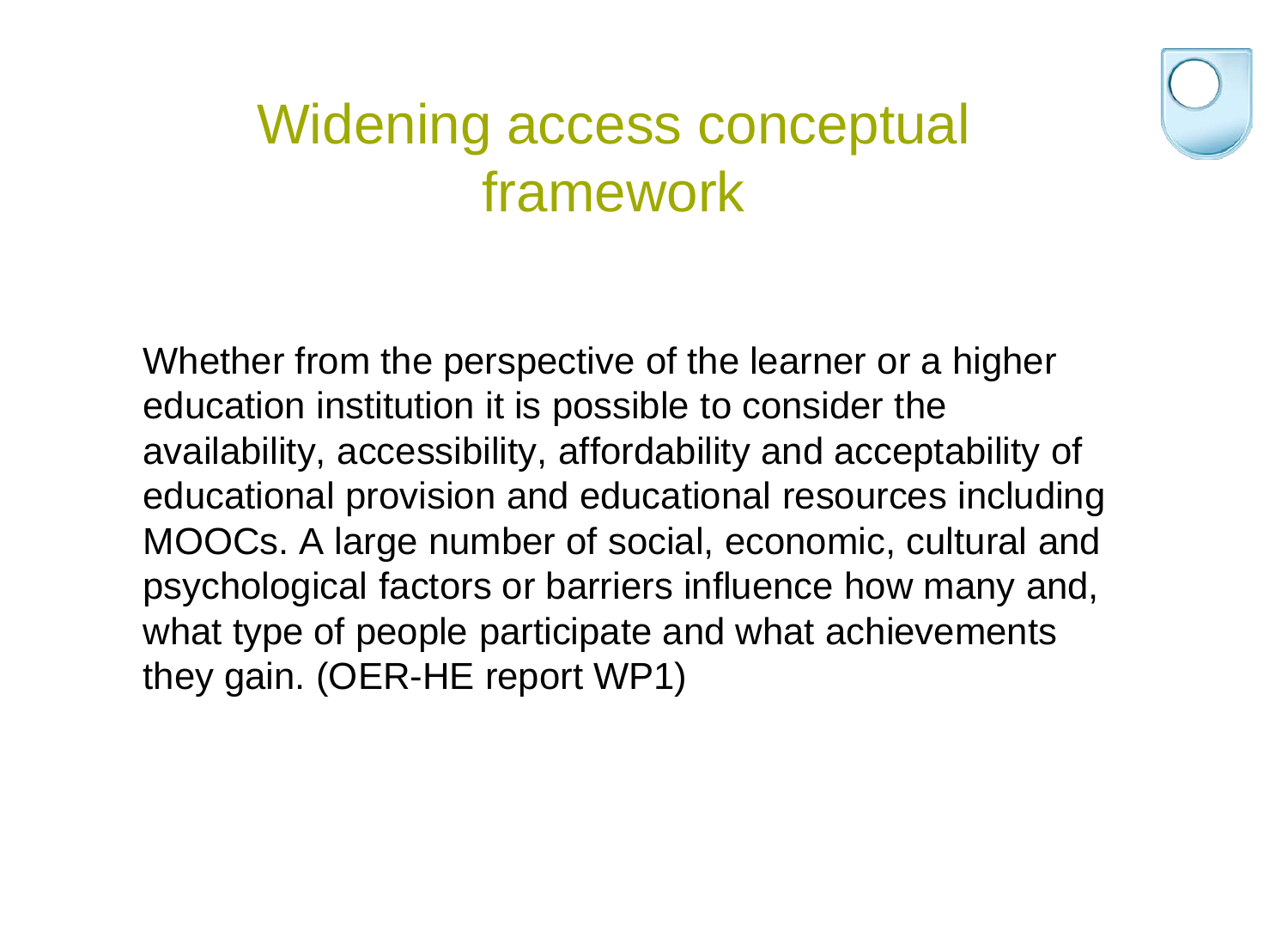

#### Re-inventing the wheel?

There has been a growth in interest in online learning, open educational resources and MOOCs. This interest in openness both builds upon the pioneering work of open and distance learning institutions to address open entry, to widen participation, to teach online and to handle large numbers of students. So how do MOOCs compare with the past experiences of a massive, open entry, online fee-paying course from The Open University, UK?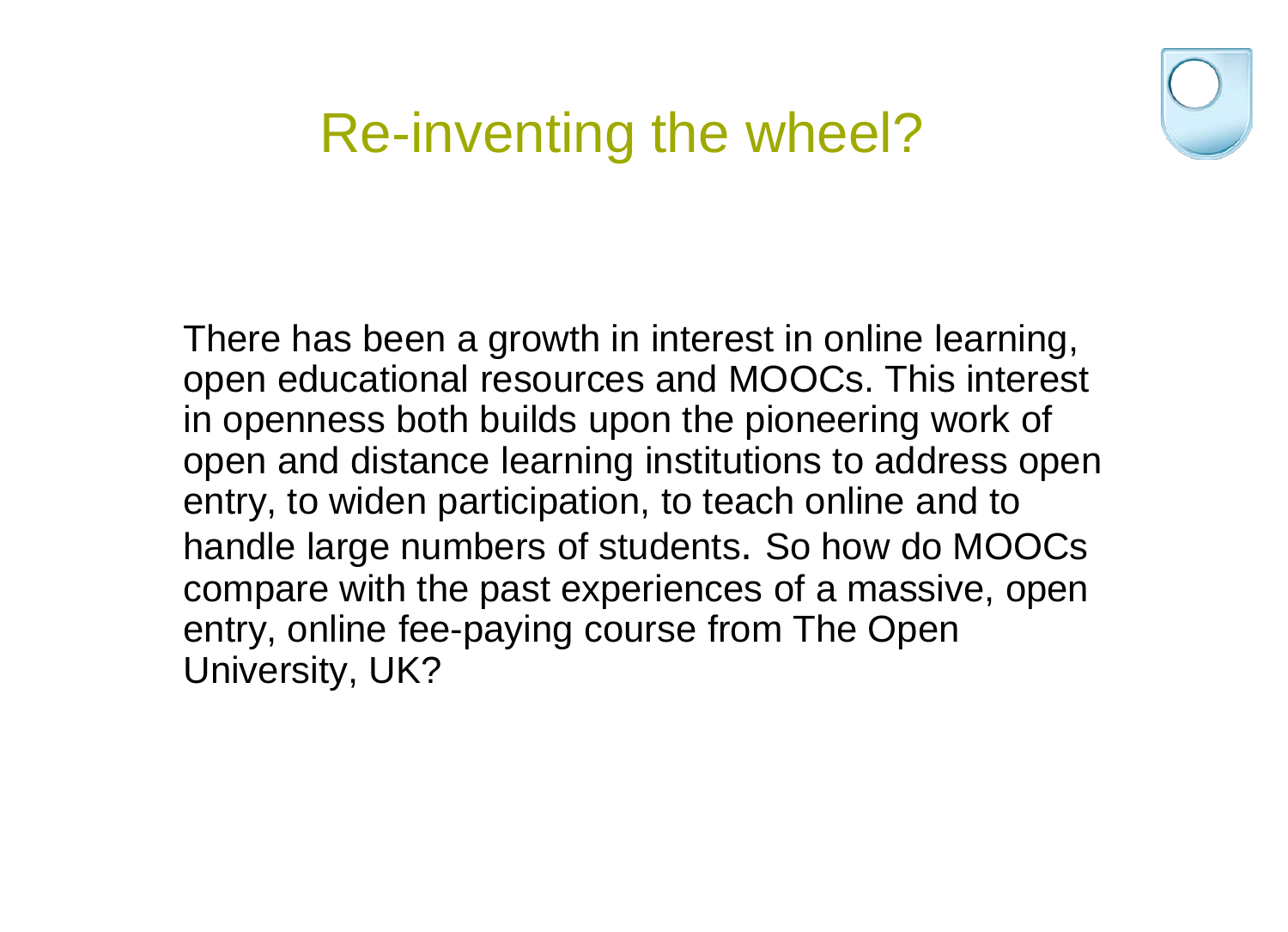

# T171 You, Your Computer and the Net

- Level 1
- 30 CATS points (300 study hours)
- 3 blocks of 10 CATS points each
- 32 weeks total duration
- Pilot presentation in 1999 with 900 students
- Full presentations in 2000 with 12,000 students p.a.
- Annual registration dropped to 5,000 by 2005
- 2 set texts, everything else online
- Website plus conferencing software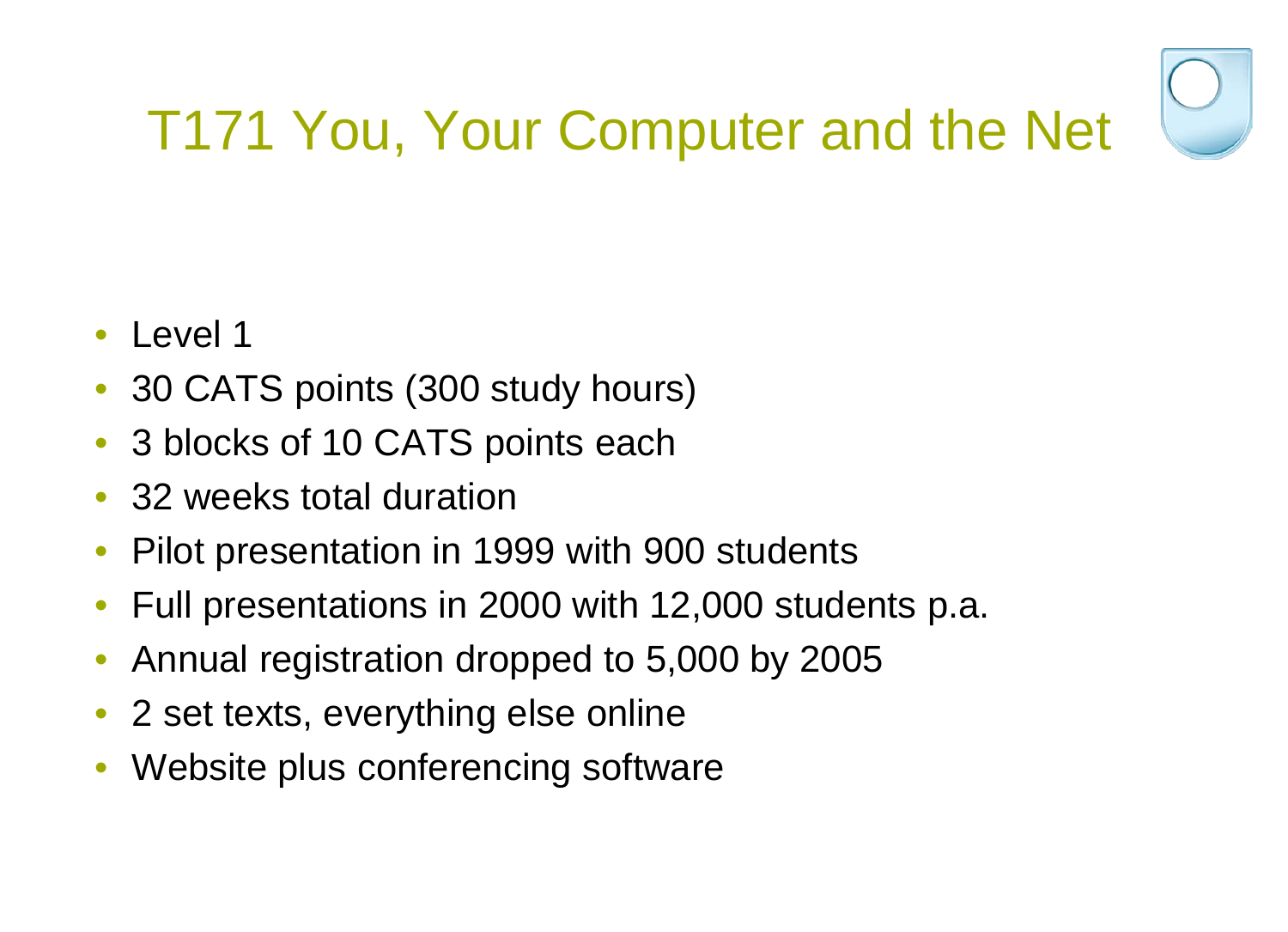

- First, the student demographics show that the age profiles were similar. Interestingly 75% of MOOC participants were doing their first MOOC while about 70% of T171 students were new to the OUUK and thus online and distance learning. Geographical dispersion differed, as the MOOCs attract more people from different countries than was the case with T171 who were mostly UK based
- Second, while both are open entry, the fee for a credit bearing course tied to teaching grant support from an HE funding council, plus the nature of tuition and support from regional centres, means the OUUK course was much more geographicallyfocussed (most students were from the UK). Whilst some MOOCs charge fees for credits none offer the place-based network of tutorial support, and instead provide all tutorial support online.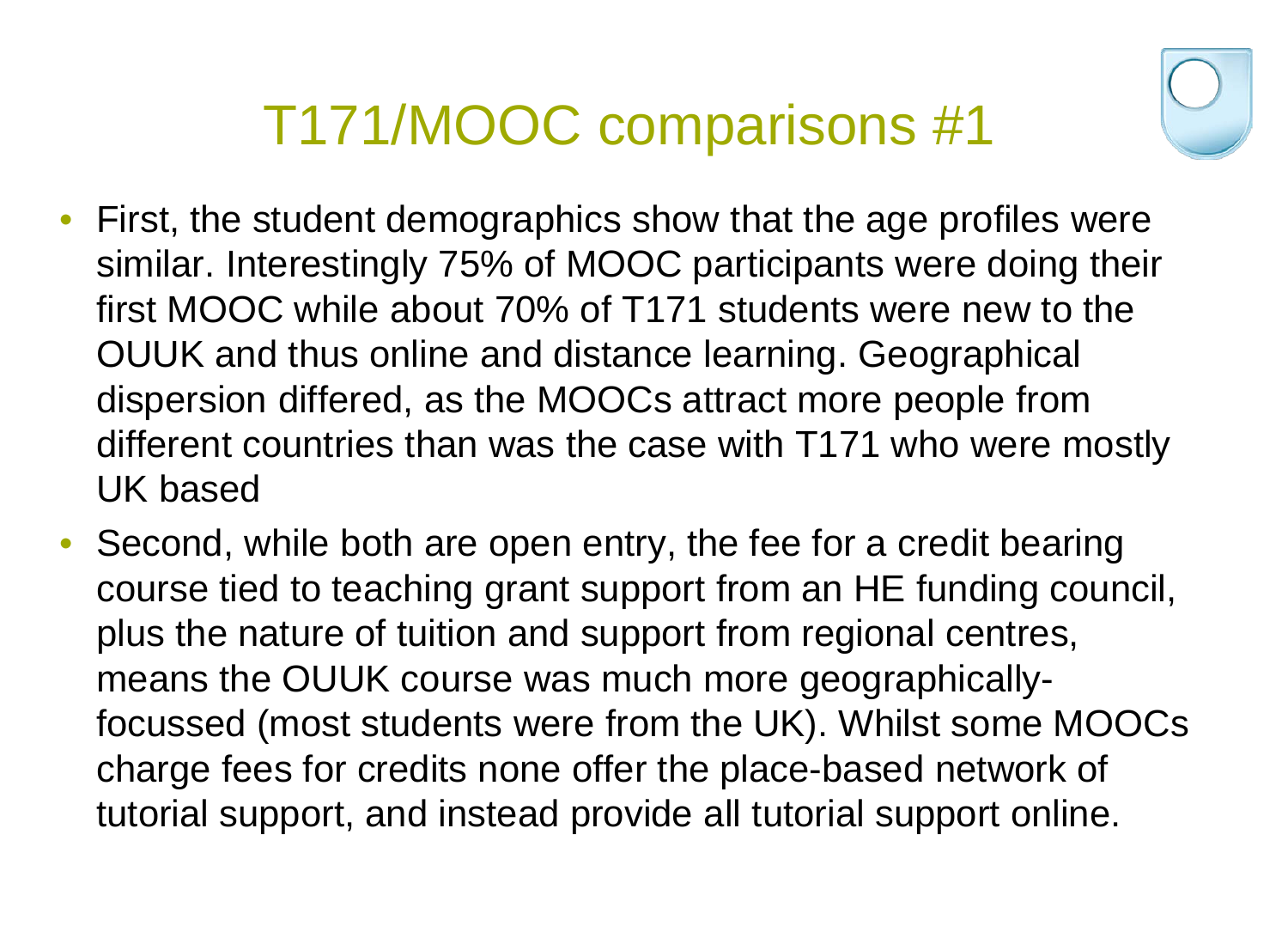

- Third, most T171 students were signing up for a long duration course lasting 32 weeks (in contrast most MOOCs last ten weeks or less
- Fourth, for T171, like many early MOOCs, the medium was the message. The extensive interest by large numbers of people that surprised the early course providers in both cases was in learning about subjects that related very much to computers and communications technologies. In both cases too, online courses have quickly moved into many other disciplines.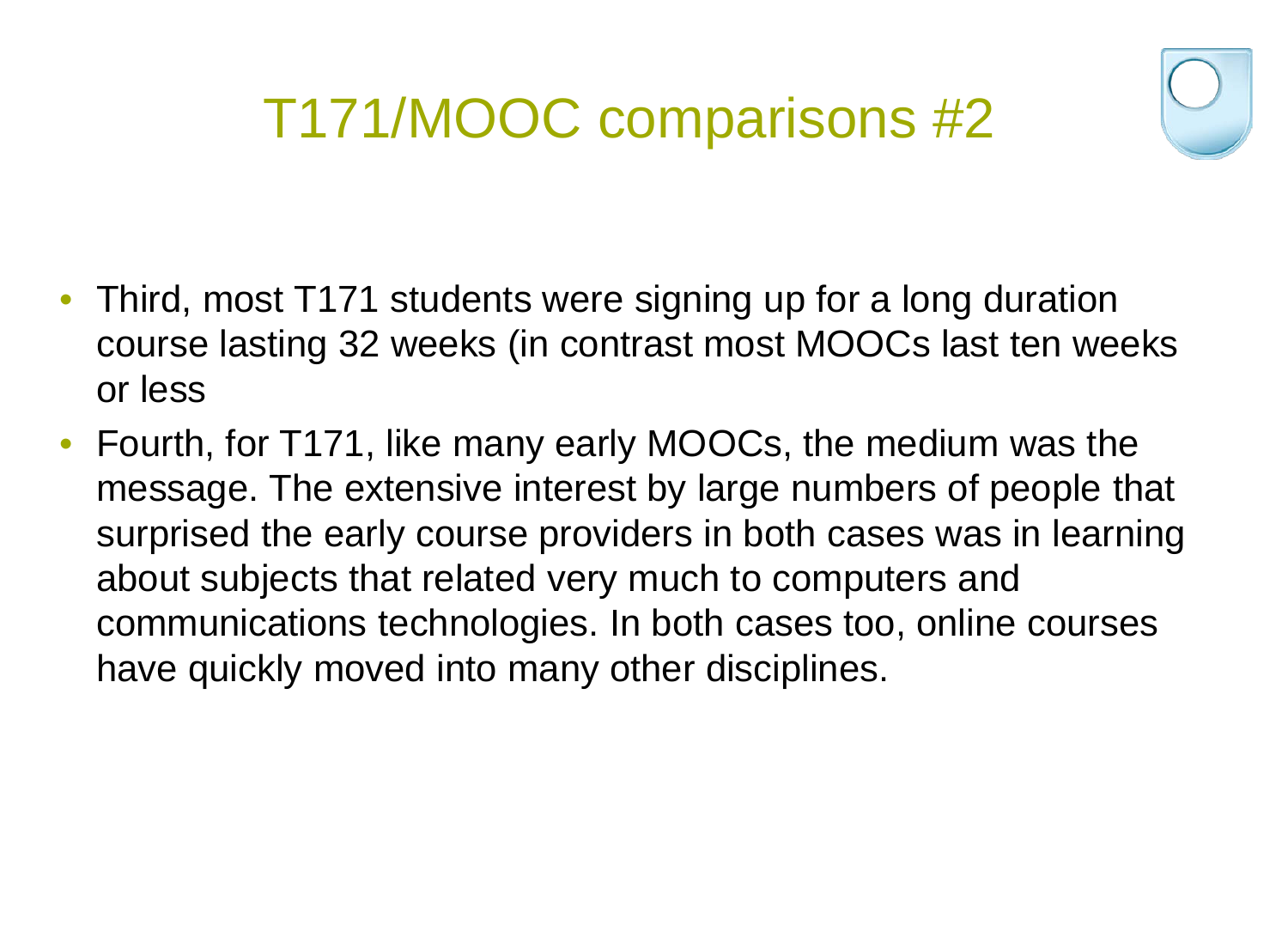

• Fifth, interest in the topic seemed to be a prime motivating factor rather than any vocational or job-related factors. However, whereas that interest in MOOCs has been mostly with the already well-educated, the interest in the OUUK course was from as diverse educational backgrounds as most other OUUK courses, with up to 40% having low previous educational qualifications. The fact that this course was clearly part of the existing creditbearing provision aimed at opening up opportunities to attain qualifications rather than a separate adjunct to it, might account for some of this difference in educational backgrounds.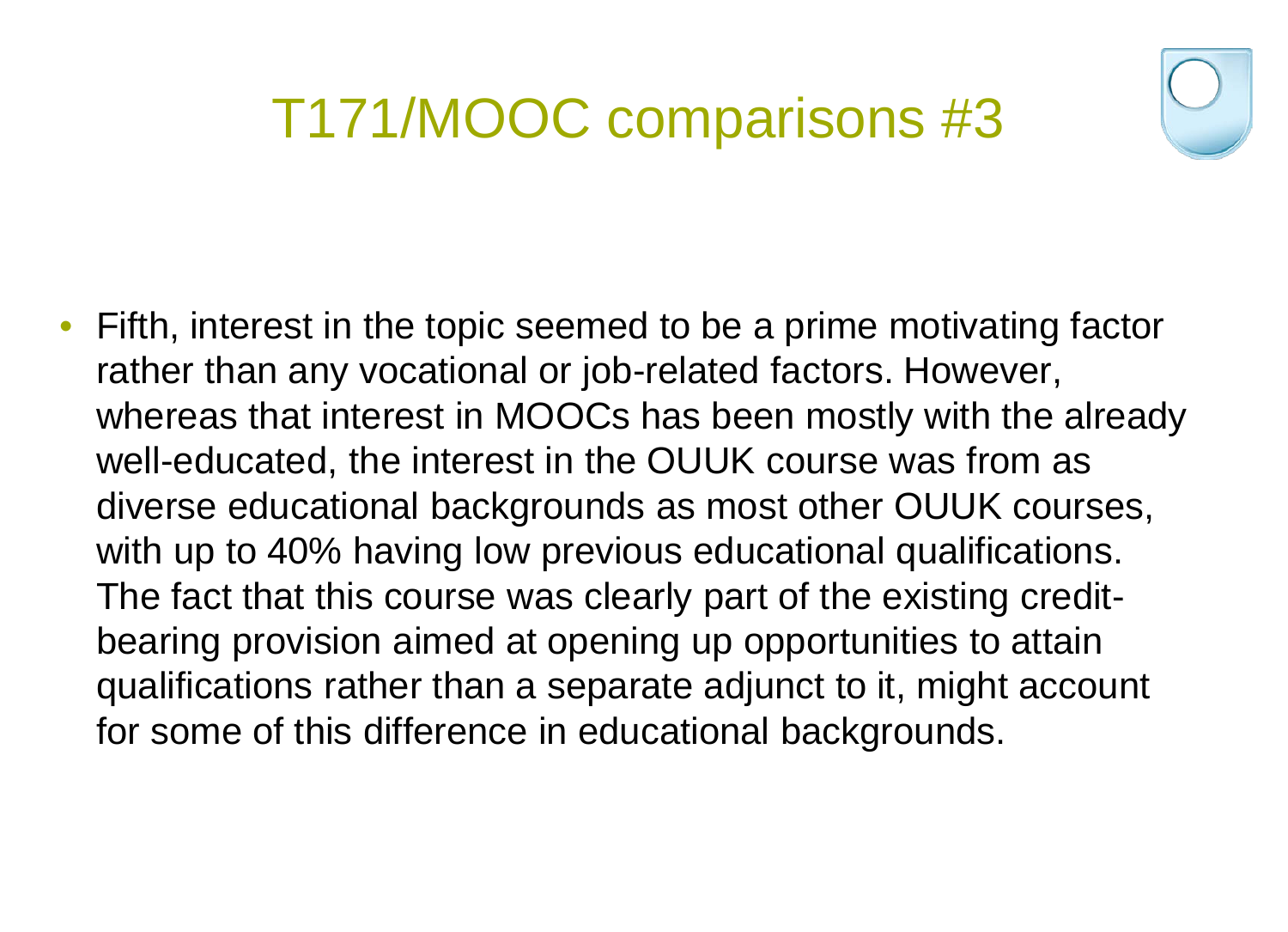

• Sixth, completion rates (35-50%) were much higher for the OUUK course than nearly all MOOCs to date (5-20%). Again, the fact that T171 was part of existing credit-bearing provision would account for this as well as the higher levels of direct tutorial support provided by Associate Lecturers compared to the much lower levels of personal support given in MOOCs, mainly provided through peer interaction.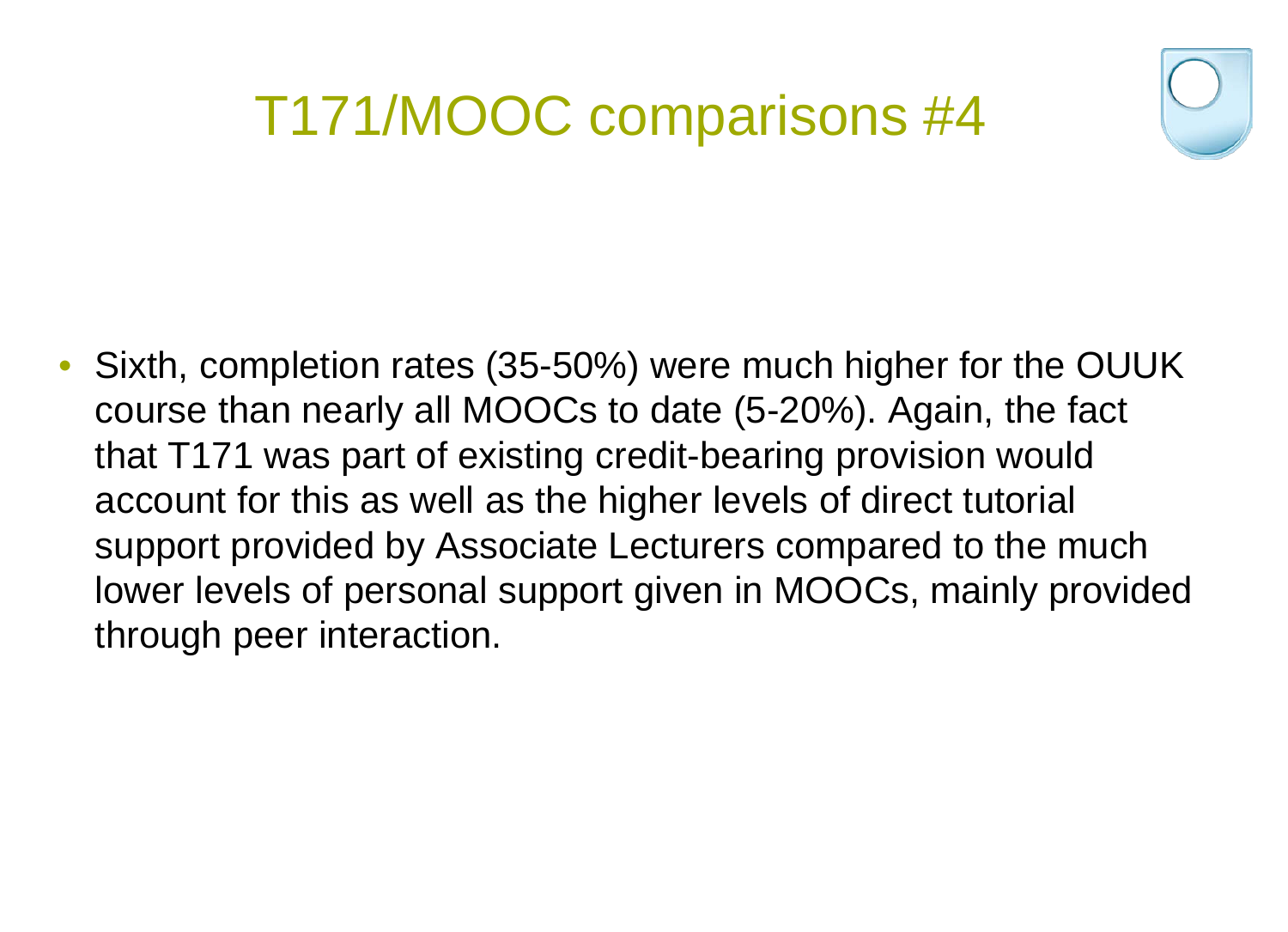

# Environmental objectives: lowering carbon impacts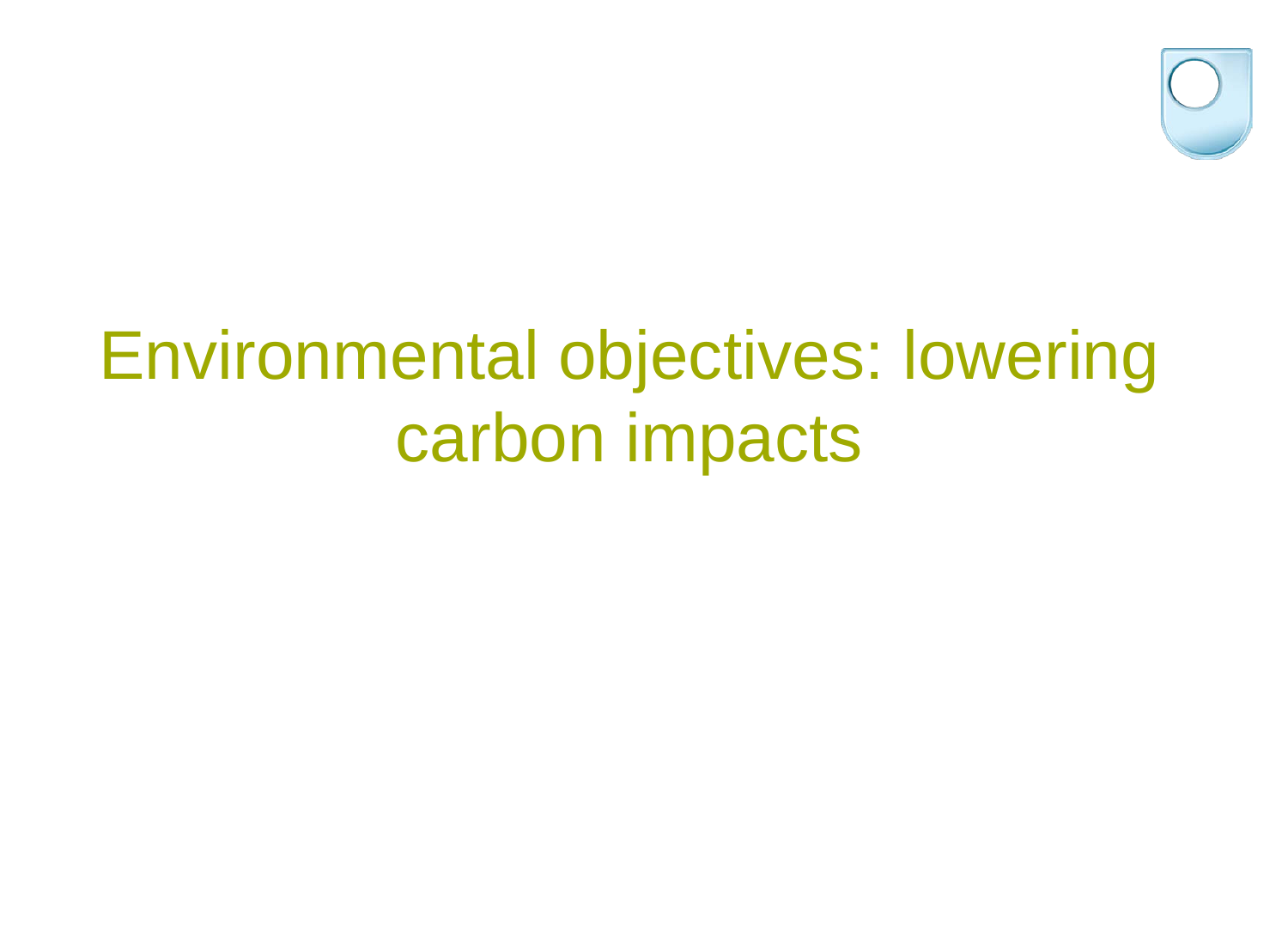

#### Environmental impacts of HE teaching models

- All HEIs are expected to contribute to sustainable development and reducing their environmental impacts (Tilbury, 2011). Nevertheless very little attention has been paid to the direct (and indirect) impacts of HE teaching models except by the OUUK
- The environmental impacts of T171 were first examined within the Factor 10 Visions study (Roy et al, 2008), and then subsequently re-analysed as part of the SusTEACH project using the latest measures of energy consumption and carbon conversion factors (Caird et al, 2013).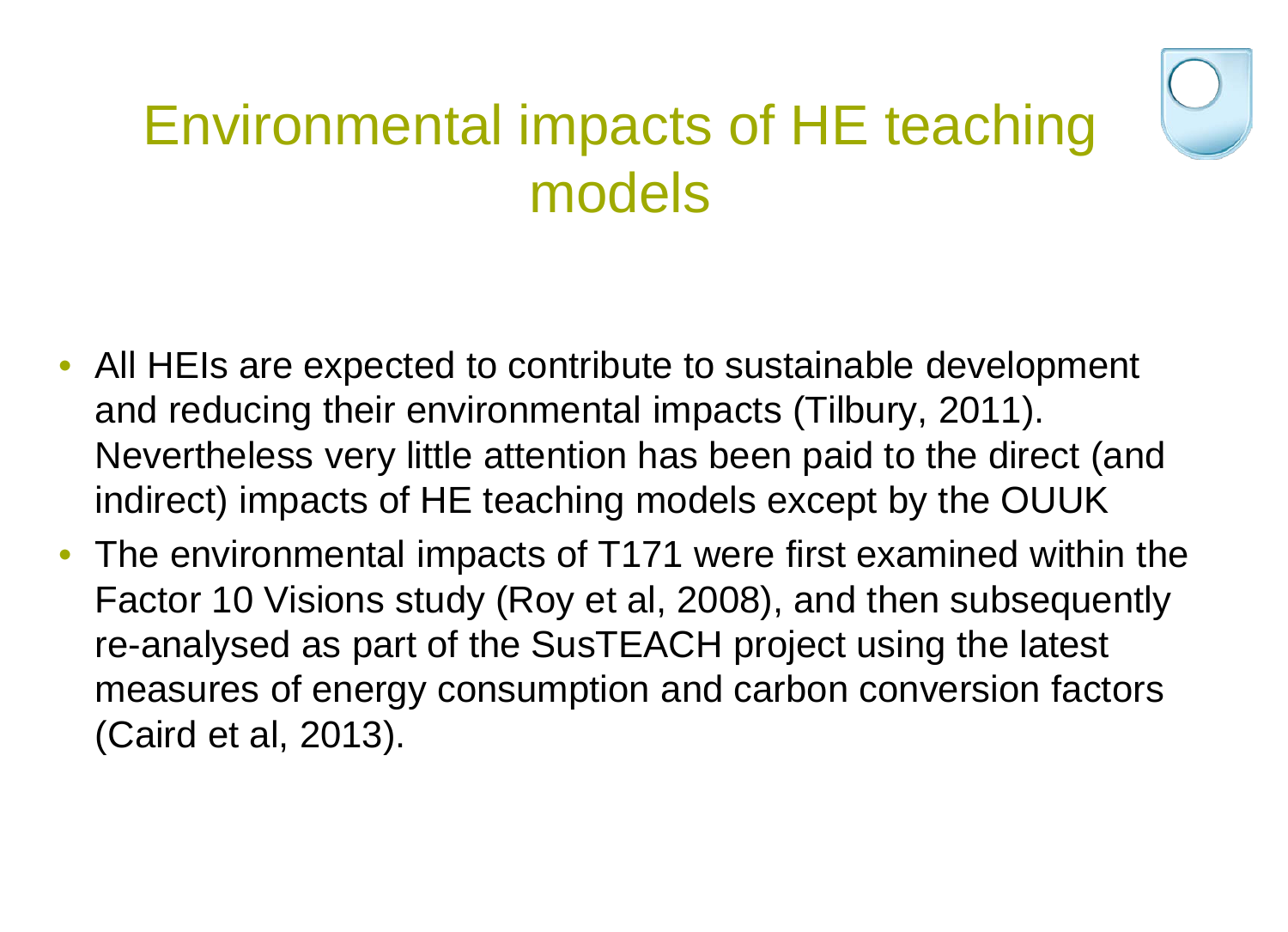#### Environmental impacts of HE teaching models



- Assessed the main sources of HE course-related energy consumption and carbon emissions, including travel, the purchase and use of ICTs, the consumption of paper and printed materials, residential energy and campus site operations.
- A large sample of 846 students responded to surveys about their course-related activities on T171 and 55 staff provided information on the course production and initial presentation.
- Data analysis was supported by energy databases and energy assessment software, and the development of a classification of teaching models including using ICTs, face-to-face teaching and classic distance teaching methods.
- The results were converted to measure the average energy consumption and CO2 emissions of a course per student/per 10 CATS credits (i.e. equivalent to 100 hours of study)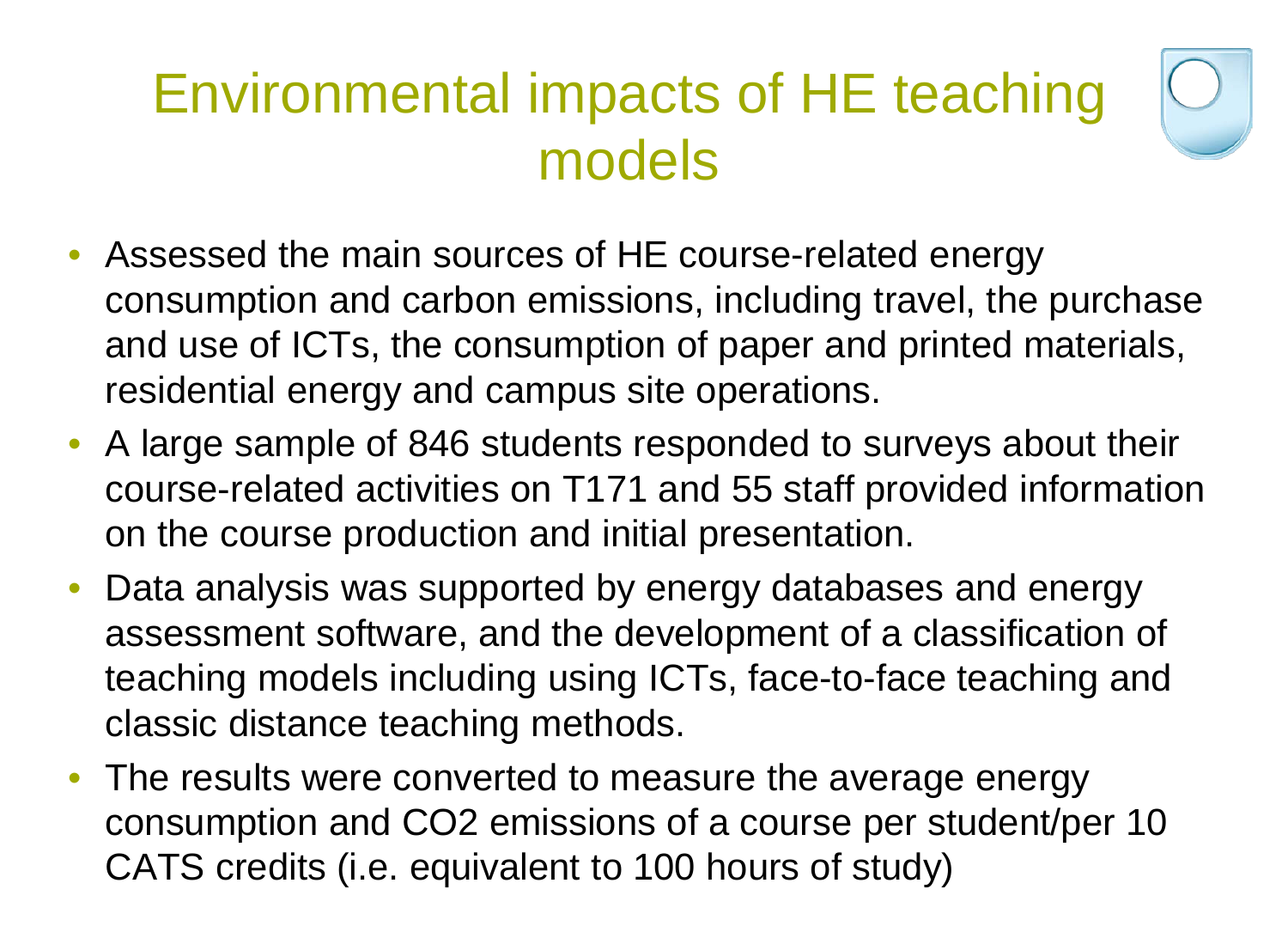#### Average CO2 emissions (kg) of T171 in comparison with Face-to-face and Online teaching models (per student per 100 study hours)

| <b>Average CO<sub>2</sub> emissions (kg)</b> |                |                |                                        |                           |                              |              |
|----------------------------------------------|----------------|----------------|----------------------------------------|---------------------------|------------------------------|--------------|
|                                              | <b>Travel</b>  | <b>ICTs</b>    | Paper,<br>print,<br>other<br>materials | Residential<br>and energy | Campus<br>site<br>operations | <b>TOTAL</b> |
| <b>Face-to-</b>                              |                |                |                                        |                           |                              |              |
| face                                         | 129            | $\overline{4}$ | 11                                     | 57                        | 77                           | 278          |
| <b>T171</b>                                  |                |                |                                        |                           |                              |              |
|                                              | 8              | 14             | 9                                      | 6                         | 16                           | 52           |
| <b>Online</b>                                | $\overline{2}$ | 13             | $\overline{4}$                         | 1                         | 16                           | 36           |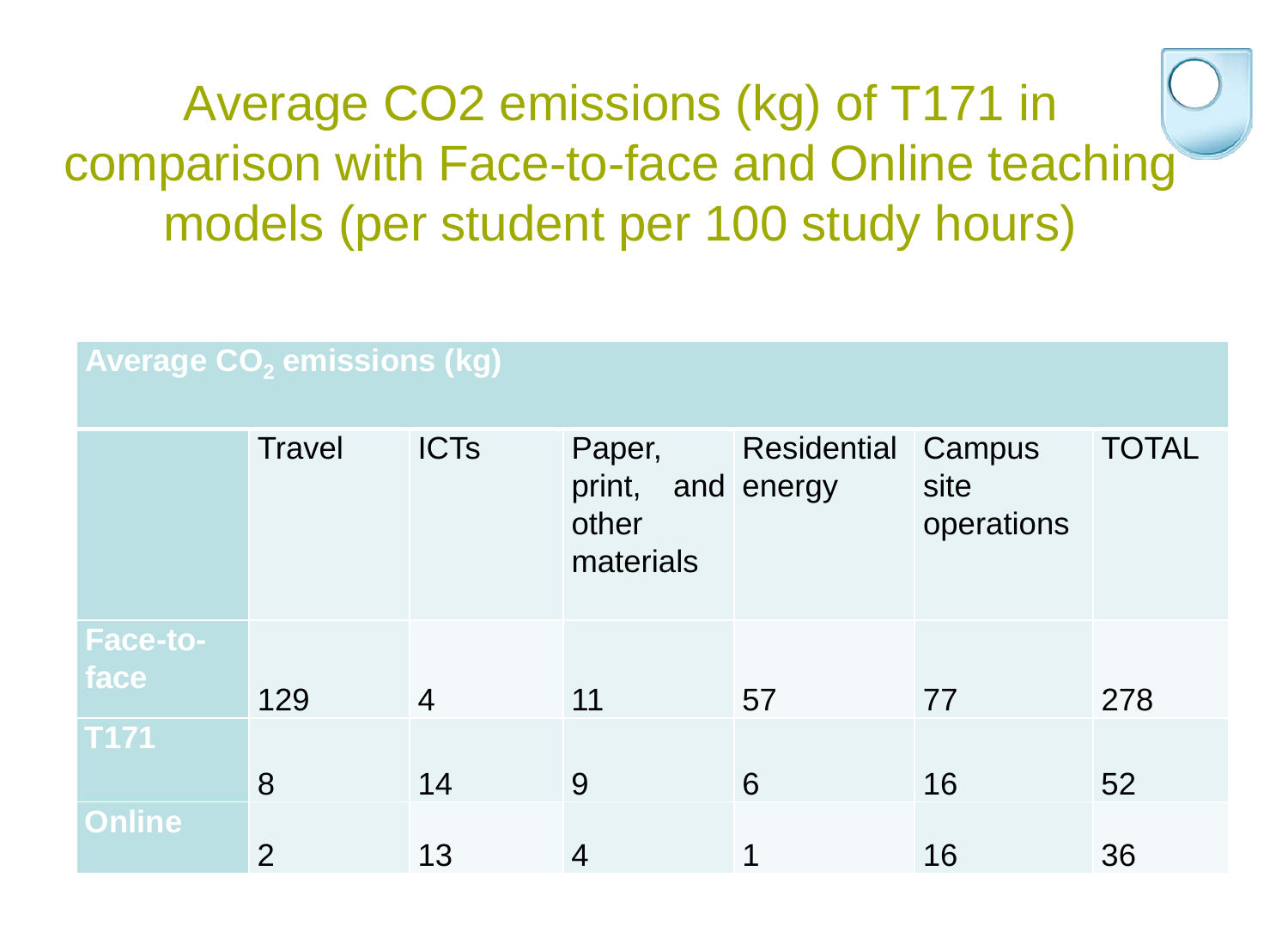

### (Tentative) Conclusions

- 1. First, for T171, like many early xMOOCs, the medium was also the message.
- 2. Second, interest in the topic seemed to be a prime motivating factor rather than any vocational or job related factors.
- 3. Third, completion rates were much higher for the OU course than nearly all MOOCs to date.
- 4. MOOCs, like OER, are forcing a re-conceptualisation of widening access to, and participation in, HE study
- 5. MOOCs/online courses offer a more environmentally sustainable teaching model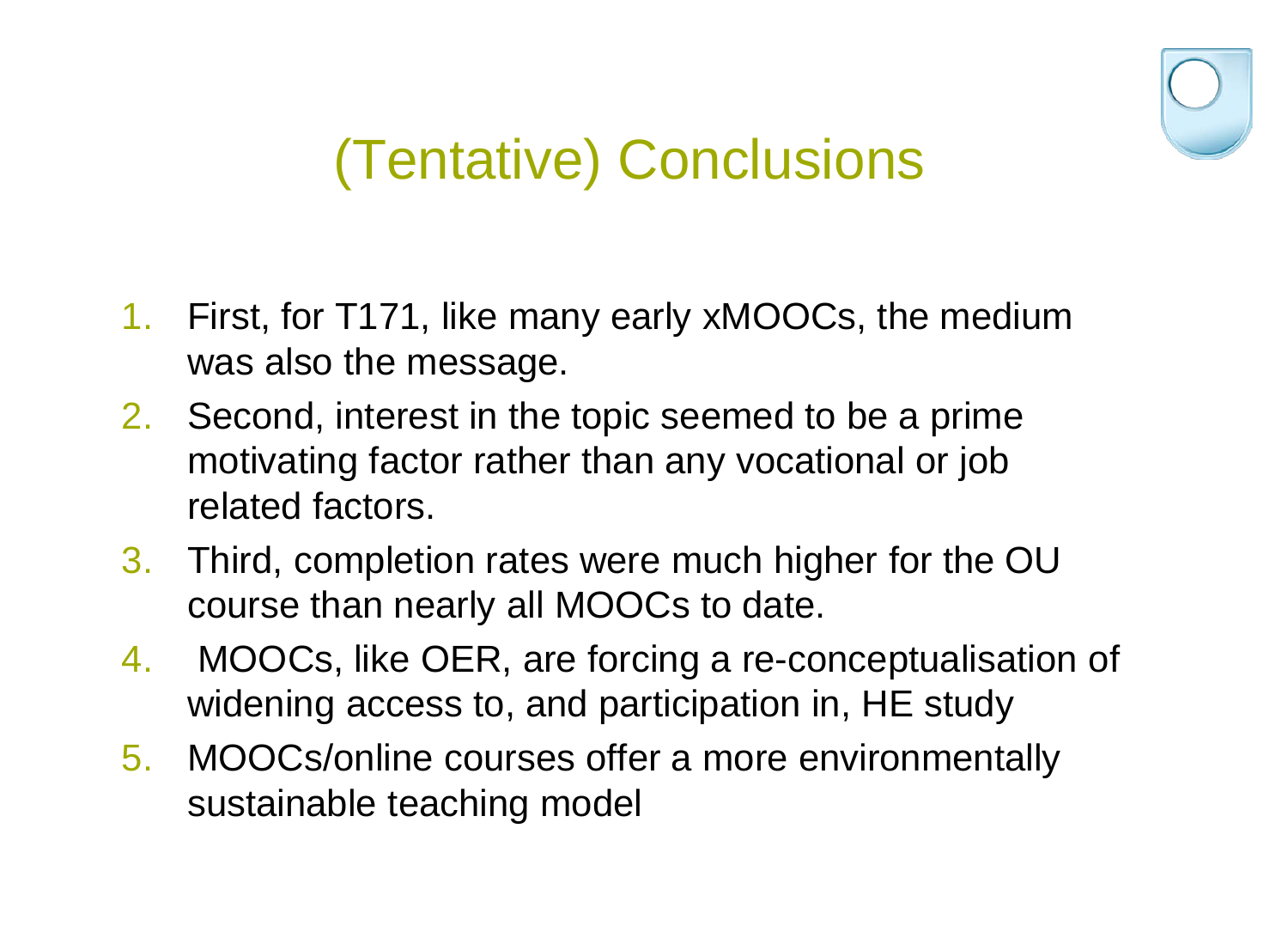#### Further questions



- If MOOCs attract and suit a well-educated audience should they be used simply for lifelong learning or as a prelude to postgraduate studies?
- How can MOOCs be designed to develop their potential to widen participation beyond existing well-educated students?
- On an economic front, does it matter if completion rates are low when the provision is free, as there is possibly a good social return on investment?
- Will MOOCs be mainly a test-bed for pedagogical developments using online technologies and will this lead to lower overall environmental impacts?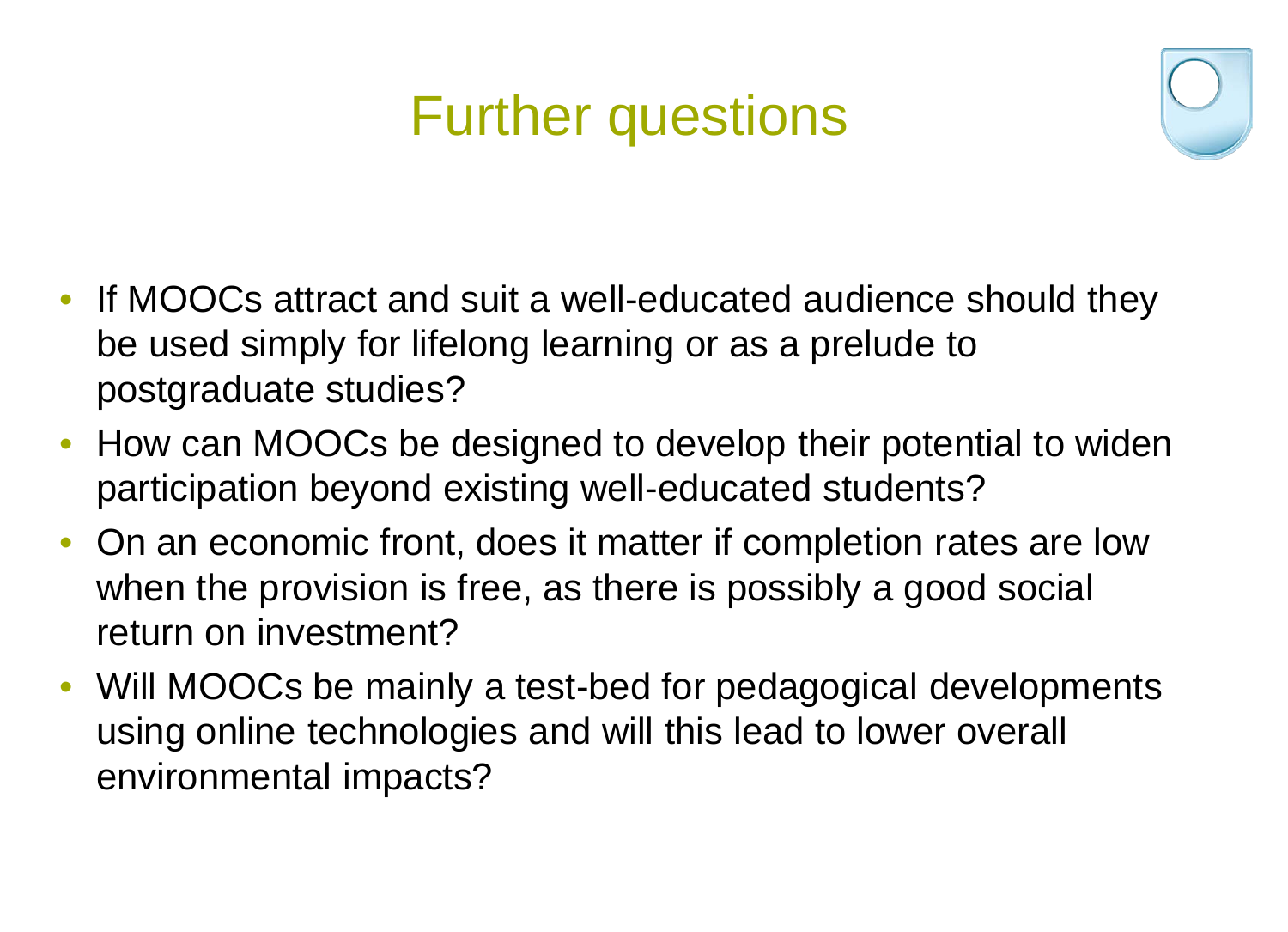#### Key references



- Caird, S. Lane, A. and Swithenby, E. (2013) ICTs and the design of sustainable higher education teaching models: an environmental assessment of UK courses, In: Caeiro, S.; Leal Filho, W.; Jabbour, C. J. C. and Azeiteiro, U. M. (Eds.), Sustainability Assessment Tools in Higher Education – Mapping Trends and Good Practices at Universities round the World, Springer International Publishing Switzerland, pp 375-386.
- Lane, A. (2012) A review of the role of national policy and institutional mission in European Distance Teaching Universities with respect to widening participation in higher education study through open educational resources, Distance Education, 33 (2), pp. 135-150.
- Lane, A. (2013a) The potential of MOOCs to widen access to, and success in, higher education study, In: The Open and Flexible Higher Education Conference 2013, 23-25 October 2013, Paris, EADTU, pp. 189–203
- Mason, R. and Weller, M. (2000) Factors affecting students' satisfaction on a web course, Australian Journal of Educational Technology, 16 (2), pp. 173-200
- Weller, M.J. (2000) Creating a Large-scale, Third Generation, Distance Education Course, Open Learning, 15 (3), pp. 243-252
- Weller, M. and Robinson, L. (2001) Scaling up an Online Course to Deal with 12,000 Students, Education, Communication and Information, 1 (3), pp. 307-323